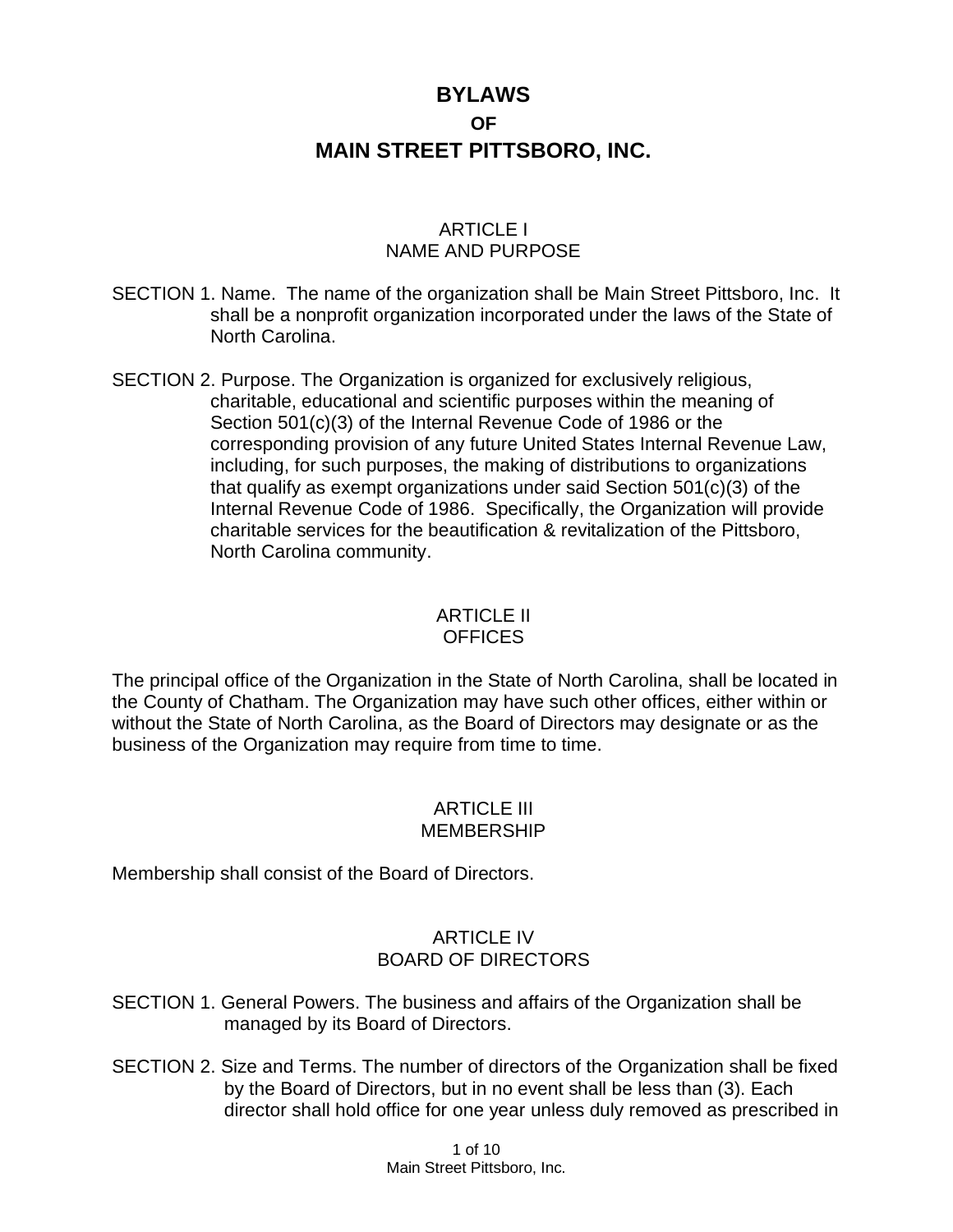Article V. Each director must be reelected at the regular annual meeting.

- SECTION 3. Regular Meetings. A regular annual meeting of the Board of Directors shall be held in January of each year the day of which shall be called by the President or designated Chairman. The Board of Directors may provide the time and place for the holding of additional regular meetings with notice as described in Section 5.
- SECTION 4. Special Meetings. Special meetings of the Board of Directors may be called by or at the request of the President or any two directors. The person/s authorized to call special meetings of the Board of Directors may fix the place for holding any special meeting of the Board of Directors called by them.
- SECTION 5. Notice. Notice of any meeting shall be given at least two weeks prior thereto by written notice delivered personally, mailed to each director at his business address, or by electronic mail. Any directors may waive notice of any meeting. The attendance of a director at a meeting shall constitute a waiver of notice of such meeting, except where a director attends a meeting for the express purpose of objecting to the transaction of any business because the meeting is not lawfully called or convened.
- SECTION 6. Quorum. A majority of the number of directors fixed by Section 2 of this Article IV shall constitute a quorum for the transaction of business at any meeting of the Board of Directors. A quorum shall not be established if more than 50 percent of such quorum is related by blood or marriage or otherwise have joint financial interests, such as business partnerships, etc. If less than a majority is present at a meeting, a majority of the directors present may adjourn the meeting from time to time without further notice.
- SECTION 7. Manner of Acting. The act of the majority of the directors present at a meeting at which a quorum is present shall be the act of the Board of Directors.
- SECTION 8. Action Without a Meeting. Any action that may be taken by the Board of Directors at a meeting may be taken without a meeting if consent in writing, setting forth the action so to be taken, shall be signed before such action by all of the directors.
- SECTION 9. Vacancies. Any vacancy occurring in the Board of Directors may be filled by the affirmative vote of a majority of the remaining directors though less than a quorum of the Board of Directors, unless otherwise provided by law. A director elected to fill a vacancy shall be elected for the remaining term of his predecessor in office. Any directorship to be filled by reason of an increase in the number of directors may be filled by election by the Board of Directors for a term of office continuing only until the next election of directors by the Directors.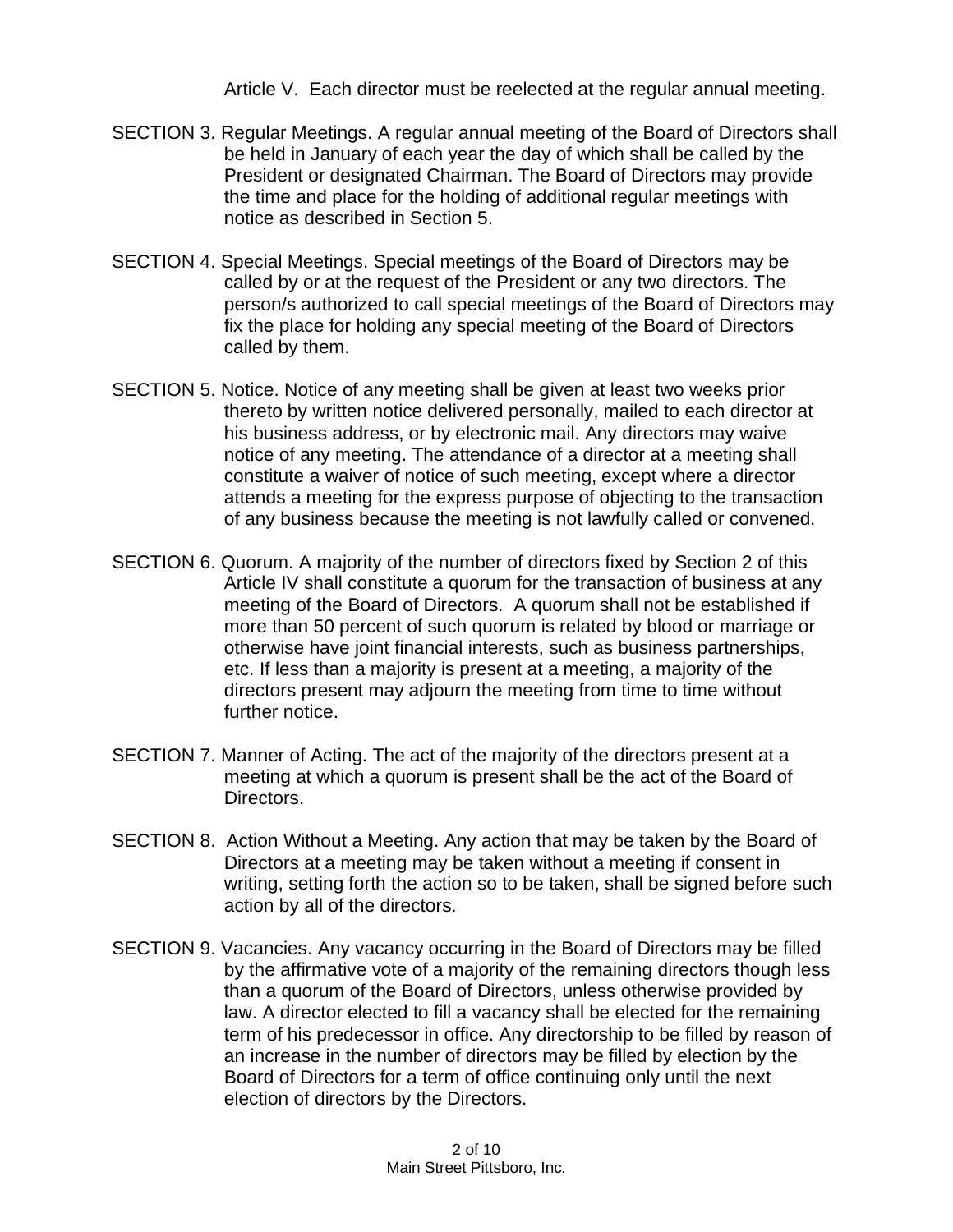- SECTION 10. Compensation. No Director or Officer shall for reason of his/her office be entitled to receive any salary or compensation, but nothing herein shall be construed to prevent an officer or director from receiving any compensation from the organization for duties other than as a director or officer.
- SECTION 11. Presumption of Assent. A director of the Organization who is present at a meeting of the Board of Directors at which action on any corporate matter is taken shall be presumed to have assented to the action taken unless his/her dissent shall be entered in the minutes of the meeting or unless he/she shall file his written dissent to such action with the person acting as the Secretary of the meeting before the adjournment thereof, or shall forward such dissent by registered mail to the Secretary of the Organization immediately after the adjournment of the meeting. Such right to dissent shall not apply to a director who voted in favor of such action.

# ARTICLE V **OFFICERS**

- SECTION 1. Number. The officers of the Organization shall be a President, a Secretary, and a Treasurer, who shall be elected by the Board of Directors. Such other officers and assistant officers as may be deemed necessary may be elected or appointed by the Board of Directors, including a Chairman of the Board. In its discretion, the Board of Directors may leave unfilled for any such period as it may determine any office except those of President and Secretary. Any two or more offices may be held by the same person, except for the offices of President and Secretary, which may not be held by the same person.
- SECTION 2. Election and Term of Office. The officers of the Organization to be elected by the Board of Directors shall be elected annually by the Board of Directors at the first meeting of the Board of Directors. If the election of officers shall not be held at such meeting, such election shall be held as soon thereafter as conveniently may be. Each officer shall hold office until his/her successor shall have been duly elected and shall have qualified, or until his/her death, or until he/she shall resign or shall have been removed in the manner hereinafter provided.
- SECTION 3. Removal. Any officer, agent, or director may be removed by a unanimous vote of the remaining Board of Directors whenever, in its judgment, the best interests of the Organization will be served thereby, but such removal shall be without prejudice to the contract rights, if any, of the person so removed. Election or appointment of an officer, agent, or director shall not of itself create contract rights, and such appointment shall be terminable at will.
- SECTION 4. Vacancies. A vacancy in any office because of death, resignation,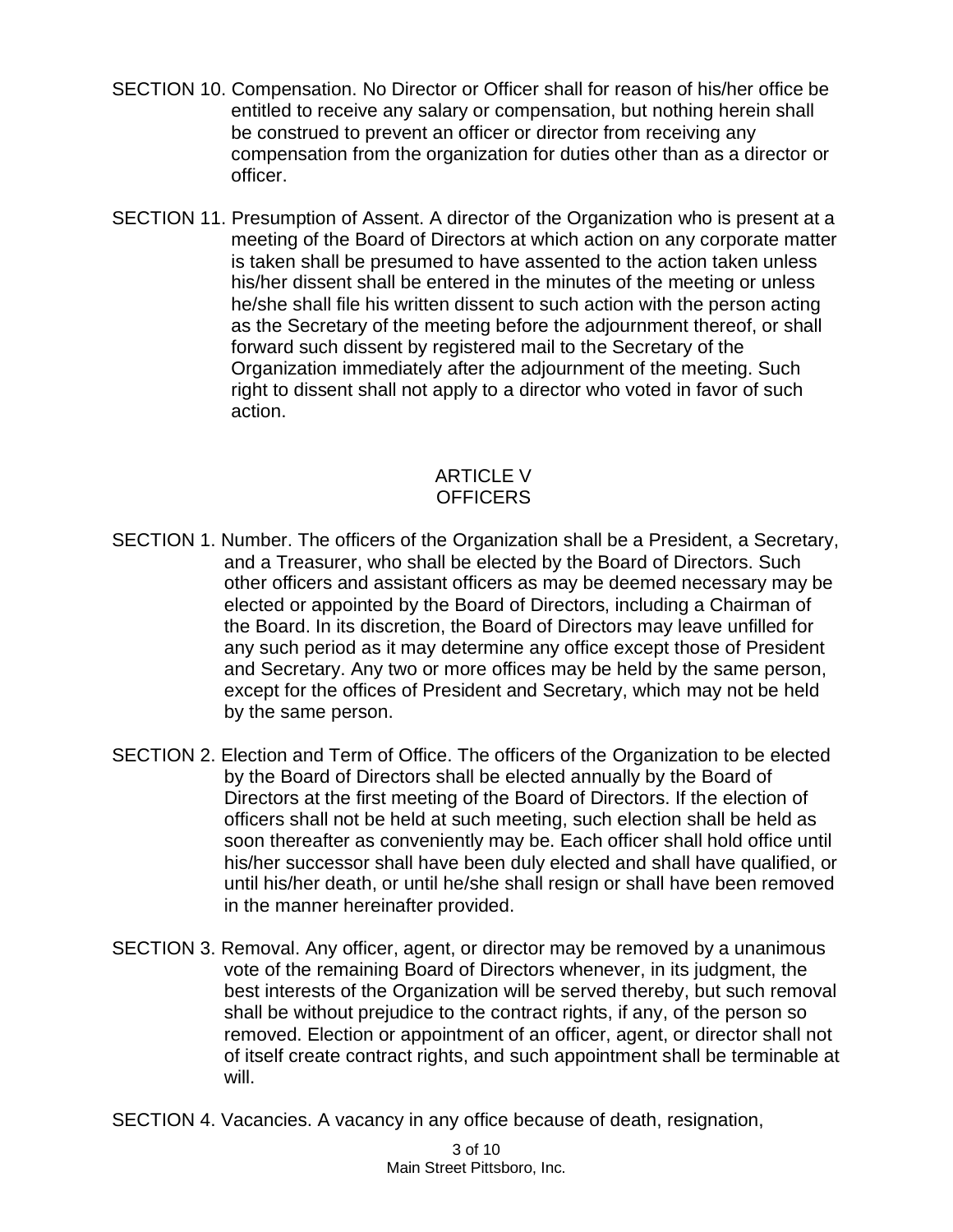removal, disqualification or otherwise, may be filled by the Board of Directors for the unexpired portion of the term.

- SECTION 5. President. The President shall be the principal executive officer of the Organization and, subject to the control of the Board of Directors, shall in general supervise and control all of the business and affairs of the Organization. He/she shall, when present, preside at all meetings of the Board of Directors, unless there is a Chairman of the Board in which case the Chairman shall preside. He/she may sign, with the Secretary or any other proper officer of the Organization thereunto authorized by the Board of Directors, any deeds, mortgages, bonds, contracts, or other instruments which the Board of Directors has authorized to be executed, except in cases where the signing and execution thereof shall be expressly delegated by the Board of Directors or by these Bylaws to some other officer or agent of the Organization, or shall be required by law to be otherwise signed or executed; and in general shall perform all duties incident to the office of President and such other duties as may be prescribed by the Board of Directors from time to time.
- SECTION 6. Secretary. The Secretary shall keep the minutes of the proceedings of the Board of Directors in one or more minute books provided for that purpose and shall see that all notices are duly given in accordance with the provisions of these Bylaws or as required by law. The Secretary shall be custodian of the organization's records and of the seal of the Organization and see that the seal of the Organization is affixed to all documents, the execution of which on behalf of the Organization under its seal is duly authorized. He/she shall keep a register of the post office address of each Director which shall be furnished to the Secretary by such Director; and in general perform all duties incident to the office of the Secretary and such other duties as from time to time may be assigned to him/her by the President or by the Board of Directors.
- SECTION 7. Treasurer. The Treasurer shall keep full and accurate account of the receipts and disbursements in books belonging to the Organization, and shall deposit all monies and other valuable effects in the name and to the credit of the Organization in such banks and depositories as may be designated by the Board of Directors, but shall not be personally liable for the safekeeping of any funds or securities so deposited pursuant to the order of the Board. He/she shall disburse the funds of the Organization as may be ordered by the Board and shall render to the President and Directors at the regular meeting of the Board, and whenever they may require accounts of all his/her transactions as treasurer and of the financial condition of the Organization. He/she shall perform the duties usually incident to the office of treasurer and such other duties as may be prescribed by the Board of Directors or by the President.

#### ARTICLE VI

4 of 10 Main Street Pittsboro, Inc.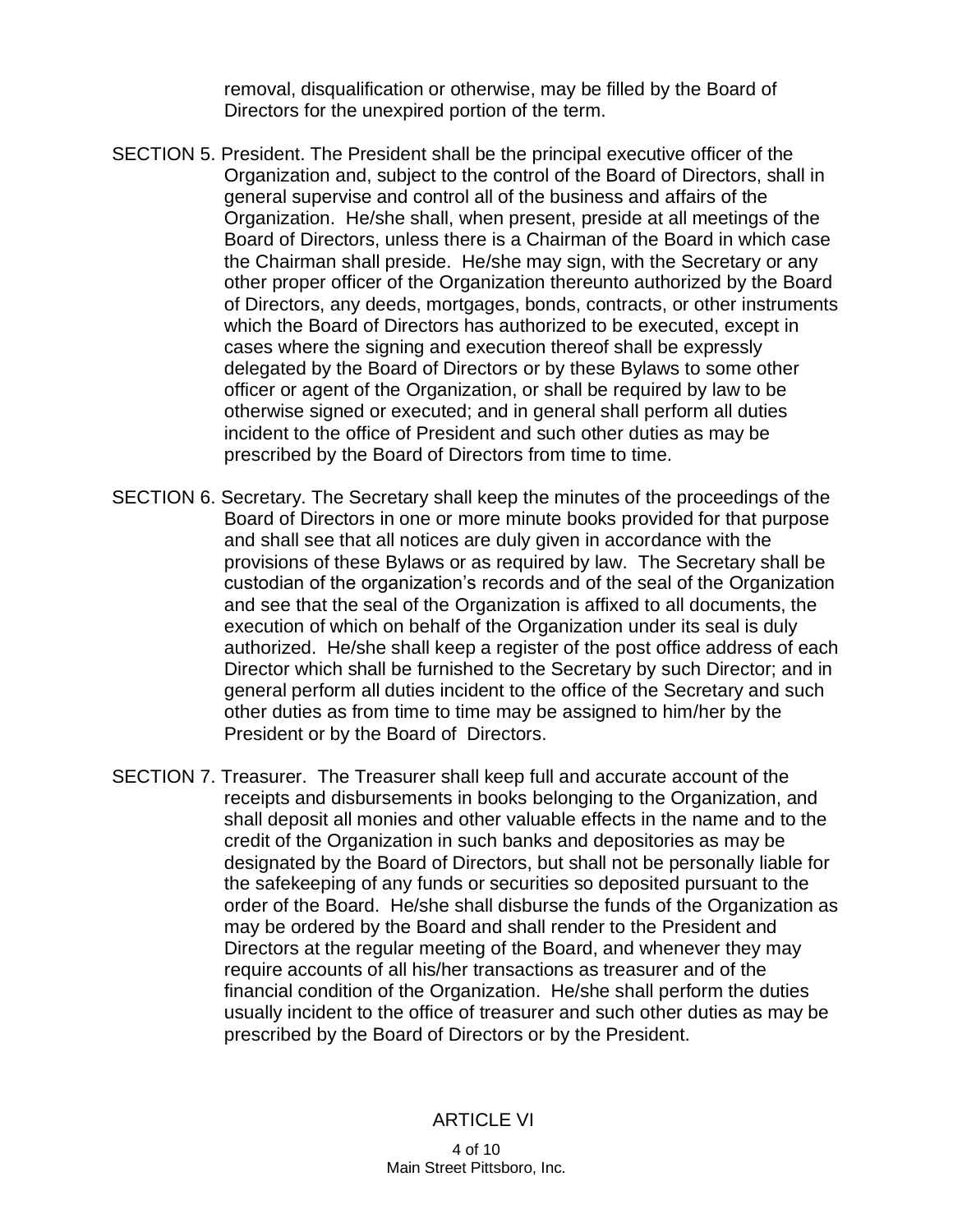## INDEMNITY

The Organization shall indemnify its directors, officers and employees as follows: (a) Every director, officer, or employee of the Organization shall be indemnified by the Organization against all expenses and liabilities, including counsel fees, reasonably incurred by or imposed upon him/her in connection with any proceeding to which he/she may be made a party, or in which he/she may become involved, by reason of his/her being or having been a director, officer, employee or agent of the Organization or is or was serving at the request of the Organization as a director, officer, employee or agent of the organization, partnership, joint venture, trust or enterprise, or any settlement thereof, whether or not he/she is a director, officer, employee or agent at the time such expenses are incurred, except in such cases wherein the director, officer, or employee is adjudged guilty of willful misfeasance or malfeasance in the performance of his/her duties; provided that in the event of a settlement the indemnification herein shall apply only when the Board of Directors approves such settlement and reimbursement as being for the best interests of the Organization. (b) The Organization shall provide to any person who is or was a director, officer, employee, or agent of the Organization or is or was serving at the request of the Organization as a director, officer, employee or agent of the organization, partnership, joint venture, trust or enterprise, the indemnity against expenses of suit, litigation or other proceedings which is specifically permissible under applicable law. (c) The Board of Directors may, in its discretion, direct the purchase of liability insurance by way of implementing the provisions of this Article VI

## ARTICLE VII

## CONFLICTS OF INTEREST

SECTION 1. Purpose. The purpose of the conflict of interest policy is to protect this taxexempt Organization's interest when it is contemplating entering into a transaction or arrangement that might benefit the private interest of an officer or director of the Organization or might result in a possible excess benefit transaction. This policy is intended to supplement but not replace any applicable state and federal laws governing conflict of interest application to nonprofit and charitable organizations.

## SECTION 2. Definitions.

2.1 Interested Person. Any director, principal officer, or member of a committee with governing board delegated powers, who has a direct or indirect financial interest, as defined below, is an interested person.

2.2 Financial Interest. A person has a financial interest if the person has, directly or indirectly, through business, investment, or family: (a) An ownership or investment interest in any entity with which the Organization has a transaction or arrangement, (b) A compensation arrangement with the Organization or with any entity or individual with which the Organization has a transaction or arrangement, or (c) A potential ownership or investment interest in, or compensation arrangement with,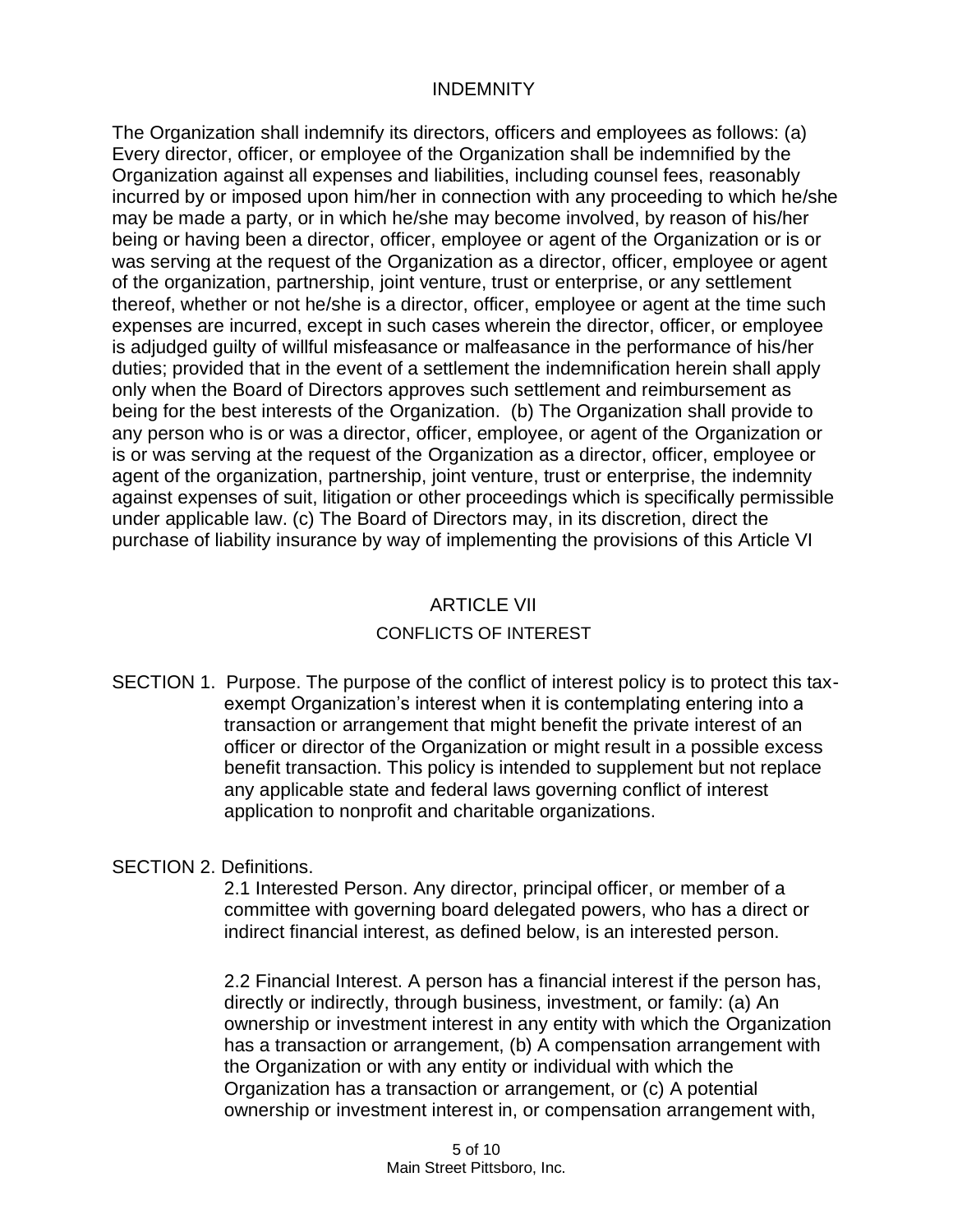any entity or individual with which the Organization is negotiating a transaction or arrangement.

Compensation includes direct and indirect remuneration as well as gifts or favors that are not insubstantial. A financial interest is not necessarily a conflict of interest. Under Section 3.2, a person who has a financial interest may have a conflict of interest only if the appropriate governing board or committee decides that a conflict of interest exists.

#### SECTION 3. Procedures.

3.1 Duty to Disclose. In connection with any actual or possible conflict of interest, an interested person must disclose the existence of the financial interest and be given the opportunity to disclose all material facts to the directors and members of committees with governing board delegated powers considering the proposed transaction or arrangement.

3.2 Determining Whether a Conflict of Interest Exists. After disclosure of the financial interest and all material facts, and after any discussion with the interested person, he/she shall leave the governing board or committee meeting while the determination of a conflict of interest is discussed and voted upon. The remaining board or committee members shall decide if a conflict of interest exists.

3.3 Procedures for Addressing the Conflict of Interest.

(a) An interested person may make a presentation at the governing board or committee meeting, but after the presentation, he/she shall leave the meeting during the discussion of, and the vote on, the transaction or arrangement involving the possible conflict of interest.

(b) The chairperson of the governing board or committee shall, if appropriate, appoint a disinterested person or committee to investigate alternatives to the proposed transaction or arrangement.

(c) After exercising due diligence, the governing board or committee shall determine whether the Organization can obtain with reasonable efforts a more advantageous transaction or arrangement from a person or entity that would not give rise to a conflict of interest.

(d) If a more advantageous transaction or arrangement is not reasonably possible under circumstances not producing a conflict of interest, the governing board or committee shall determine by a majority vote of the disinterested directors whether the transaction or arrangement is in the Organization's best interest, for its own benefit, and whether it is fair and reasonable. In conformity with the above determination it shall make its decision as to whether to enter into the transaction or arrangement.

3.4 Violations of the Conflicts of Interest Policy.

6 of 10 Main Street Pittsboro, Inc. (a) If the governing board or committee has reasonable cause to believe a member has failed to disclose actual or possible conflicts of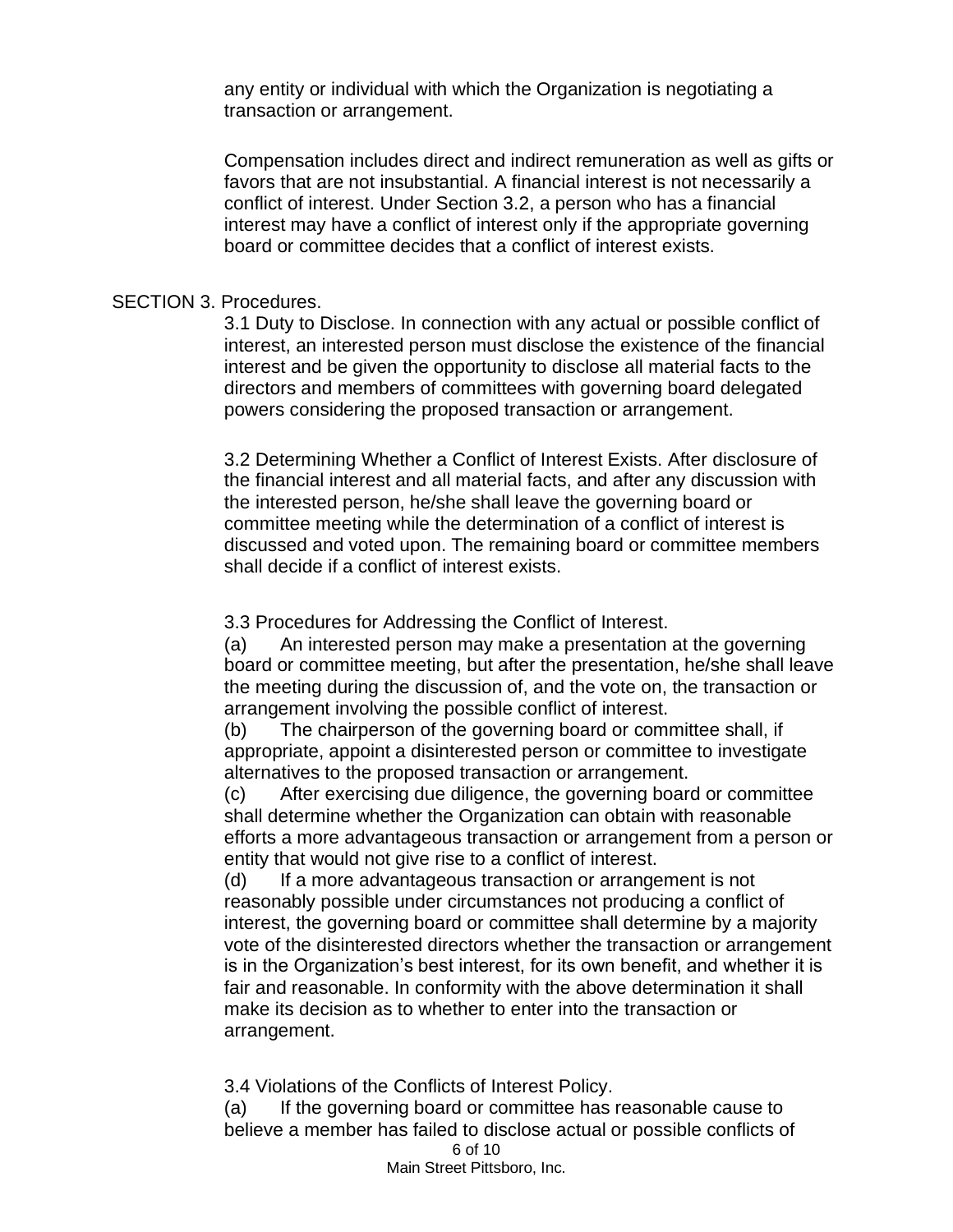interest, it shall inform the member of the basis for such belief and afford the member an opportunity to explain the alleged failure to disclose. (b) If, after hearing the member's response and after making further investigation as warranted by the circumstances, the governing board or committee determines the member has failed to disclose an actual or possible conflict of interest, it shall take appropriate disciplinary and corrective action.

SECTION 4. Records of the Proceedings. The minutes of the governing board and all committees with board delegated powers shall contain: (a) The names of the persons who disclosed or otherwise were found to have a financial interest in connection with an actual or possible conflict of interest, the nature of the financial interest, any action taken to determine whether a conflict of interest is present, and the governing board's or committee's decision as to whether a conflict of interest in fact exists. (b) The names of the persons who were present for discussions and votes relating to the transaction or arrangement, the content of the discussion, including any alternatives to the proposed transaction or arrangement, and a record of any votes taken in connection with the proceedings.

## SECTION 5. Compensation.

- 5.1 A voting member of the governing board who receives compensation, directly or indirectly, from the Organization is precluded from voting on matters pertaining to that member's compensation.
- 5.2 A voting member of any committee whose jurisdiction includes compensation matters and who receives compensation, directly or indirectly, from the Organization for services is precluded from voting on matters pertaining to that member's compensation.
- 5.3 No voting member of the governing board or any committee whose jurisdiction includes compensation matters and who receives compensation, directly or indirectly, from the Organization, either individually or collectively, is prohibited from providing information to any committee regarding compensation.
- 5.4The majority of our Board of Directors will be non-salaried and will not be related to salaried personnel or to parties providing services. In addition, all compensation decisions will be made by the Board of Directors.
- 5.5Further, all compensation paid will be reasonable and will be based on the following factors: (a) the type and amount of compensation received by others in similar positions, (b) the compensation levels paid in our particular geographic community, (c) the amount of time the individual spends in their position, (d) the expertise and other pertinent background of the individual, (e) the size and complexity of our organization, and (f) the need of our organization for the services of the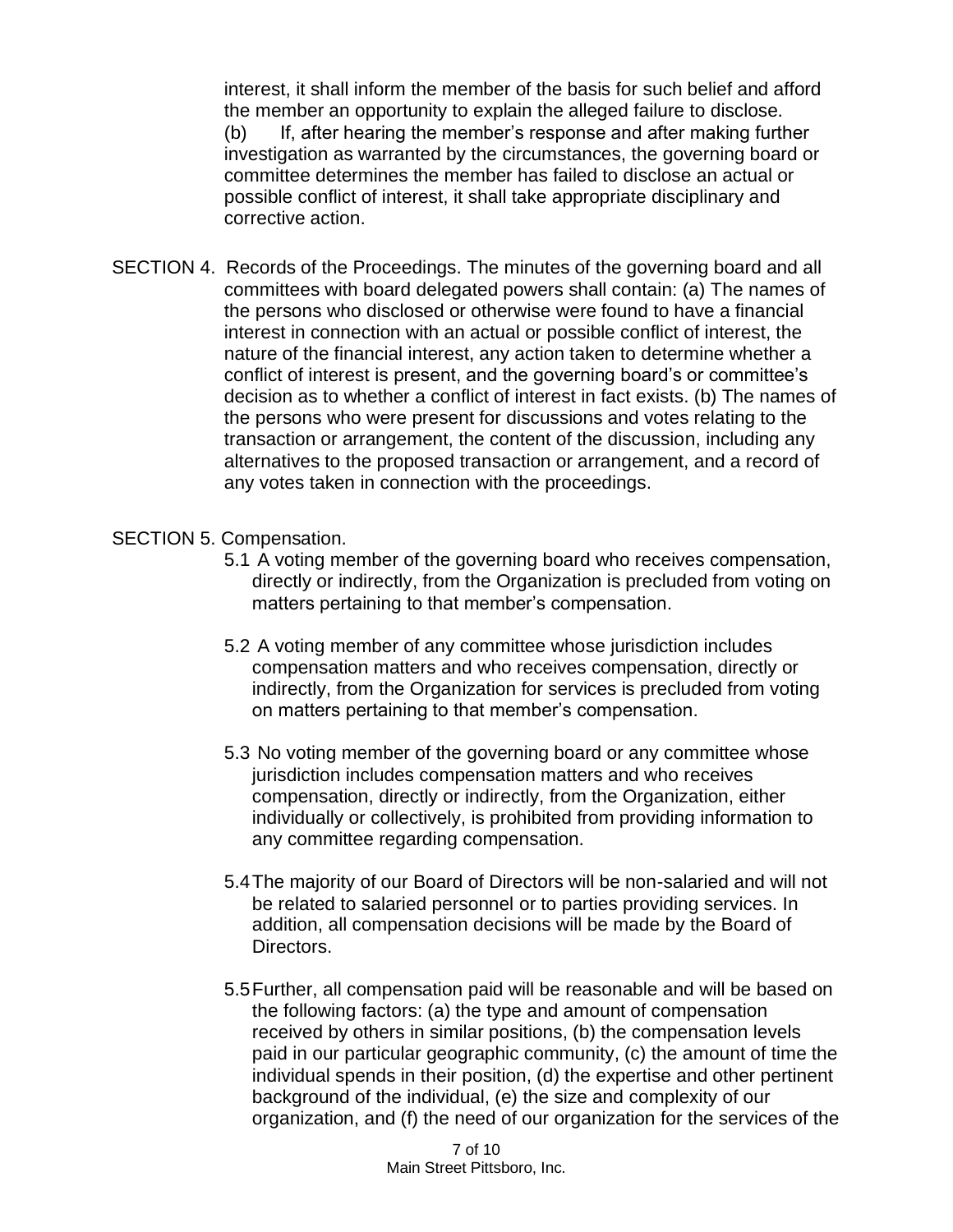particular individual.

- SECTION 6. Annual Statements. Each director, principal officer and member of a committee with governing board delegated powers shall annually sign a statement which affirms such person: (a) has received a copy of the conflicts of interest policy, (b) has read and understands the policy, (c) has agreed to comply with the policy, and (d) understands the Organization is charitable and in order to maintain its federal tax exemption it must engage primarily in activities which accomplish one or more of its taxexempt purposes.
- SECTION 7. Periodic Reviews. To ensure the Organization operates in a manner consistent with charitable purposes and does not engage in activities that could jeopardize its tax-exempt status, periodic reviews shall be conducted. The periodic reviews shall, at a minimum, include the following subjects: (a) Whether compensation arrangements and benefits are reasonable, based on competent survey information, and the result of arm's length bargaining; and (b) Whether partnerships, joint ventures, and arrangements with management organizations conform to the Organization's written policies, are properly recorded, reflect reasonable investment or payments for goods and services, further charitable purposes and do not result in inurement, impermissible private benefit or in an excess benefit transaction.
- SECTION 8. Use of Outside Experts. When conducting the periodic reviews as provided for in Section 7, the Organization may, but need not, use outside advisors. If outside experts are used, their use shall not relieve the governing board of its responsibility for ensuring periodic reviews are conducted.

# ARTICLE VIII CONTRACTS, LOANS, CHECKS AND DEPOSITS

- SECTION 1. Contracts. The Board of Directors may authorize any officer/s, agent/s, to enter into any contract or execute and deliver any instrument in the name of and on behalf of the Organization, and such authority may be general or confined to specific instances.
- SECTION 2. Loans. No loans shall be contracted on behalf of the Organization and no evidences of indebtedness shall be issued in its name unless authorized by a resolution of the Board of Directors. Such authority may be general or confined to specific instances.
- 8 of 10 Main Street Pittsboro, Inc. SECTION 3. Checks, Drafts, etc. All checks, drafts or other orders for the payment of money, notes or other evidences of indebtedness issued in the name of the Organization, shall be signed by such officer or officers, agent or agents of the Organization and in such manner as shall from time to time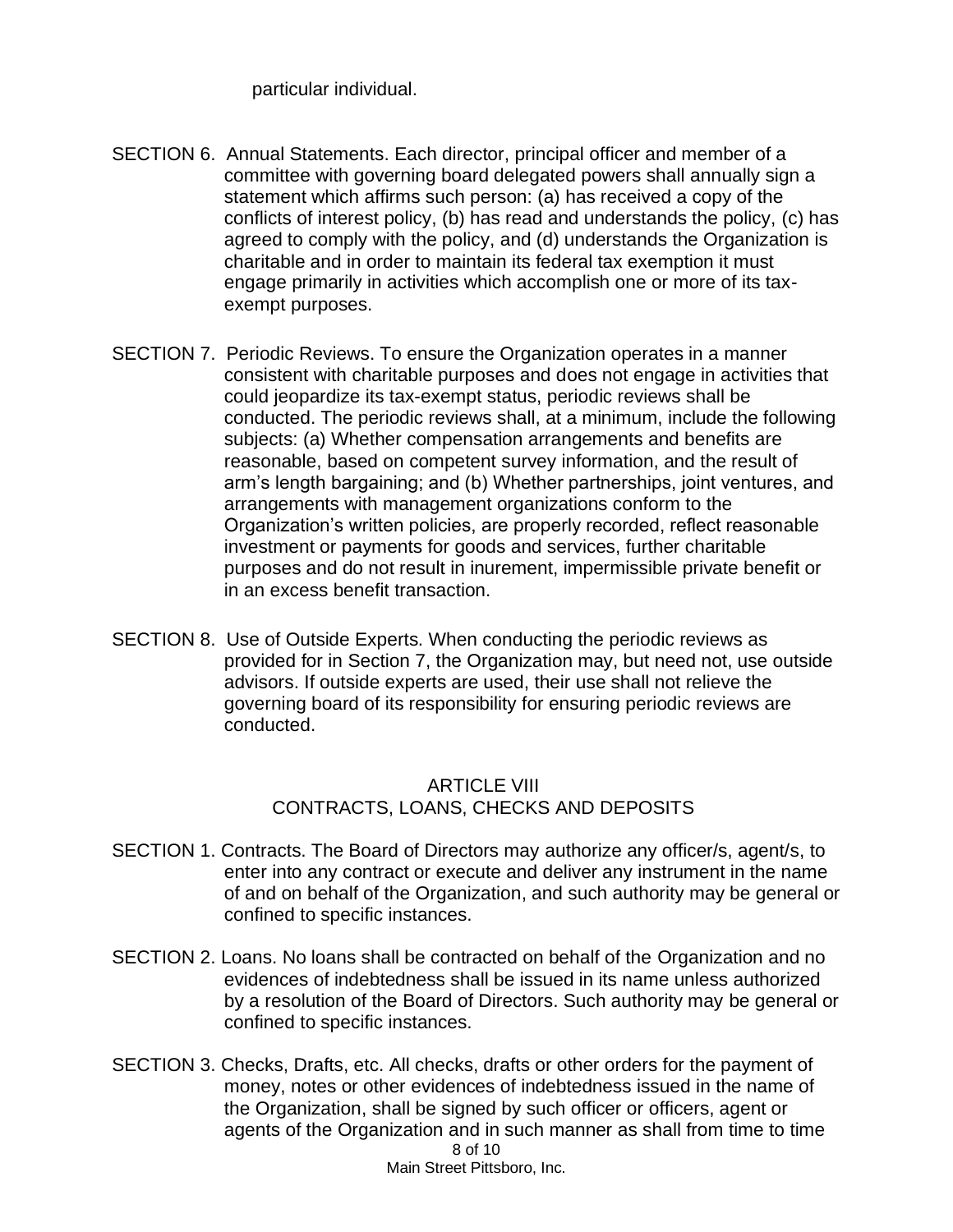be determined by resolution of the Board of Directors.

SECTION 4. Deposits. All funds of the Organization not otherwise employed shall be deposited from time to time to the credit of the Organization in such banks, trust companies or other depositories as the Board of Directors may select.

## ARTICLE IX FISCAL YEAR

The fiscal year of the Organization shall begin on the first day of July and end on the last day of June each year.

## ARTICLE X CORPORATE SEAL

The Board of Directors may at its discretion provide an organizational seal, which shall be circular in form and shall have inscribed thereon the name of the Organization and the State of incorporation and the words, "Corporate Seal".

# ARTICLE XI WAIVER OF NOTICE

Unless otherwise provided by law, whenever any notice is required to be given to any director of the Organization under the provisions of these Bylaws or under the provisions of the Articles of Incorporation or under the provisions of the applicable Business Corporation Act, a waiver thereof in writing, signed by the person/s entitled to such notice, whether before or after the time stated therein, shall be deemed equivalent to the giving of such notice.

## ARTICLE XII AMENDMENTS

These Bylaws may be altered, amended or repealed and new Bylaws adopted when necessary by a two-thirds majority of the Board of Directors.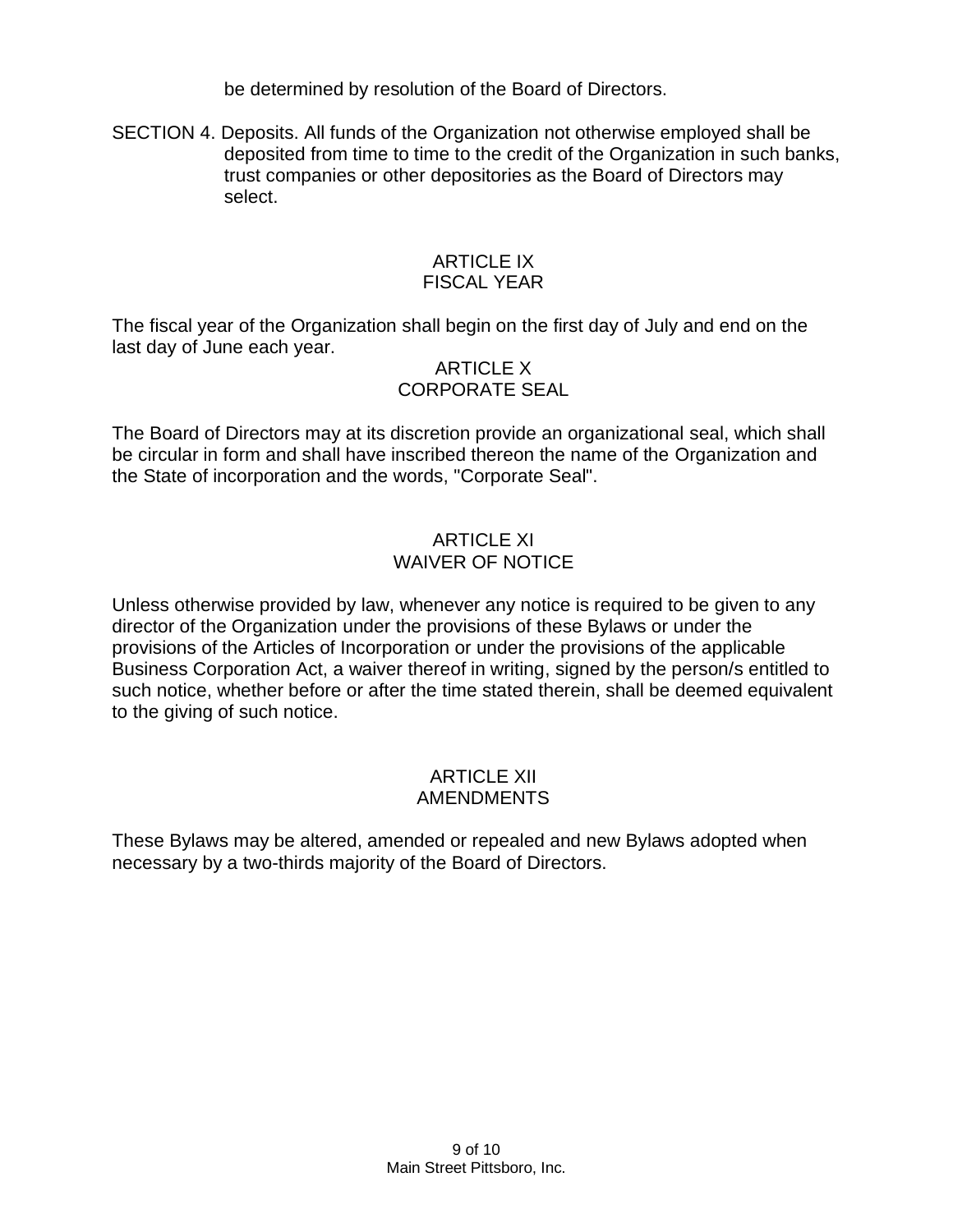The above Bylaws were approved and adopted by the Board of Directors of the Organization on the  $\frac{C_{\text{max}}}{C}$  day of  $\frac{6}{\sqrt{2}}$  and  $\frac{10}{\sqrt{7}}$ .

President Maria Anne Parker-Lewis

eseei rol

Secretary Lesley Landis

\_\_\_\_\_\_\_\_\_\_\_\_\_\_\_\_\_\_\_\_\_\_\_\_\_\_\_\_\_\_\_\_

10 of 10 Main Street Pittsboro, Inc.